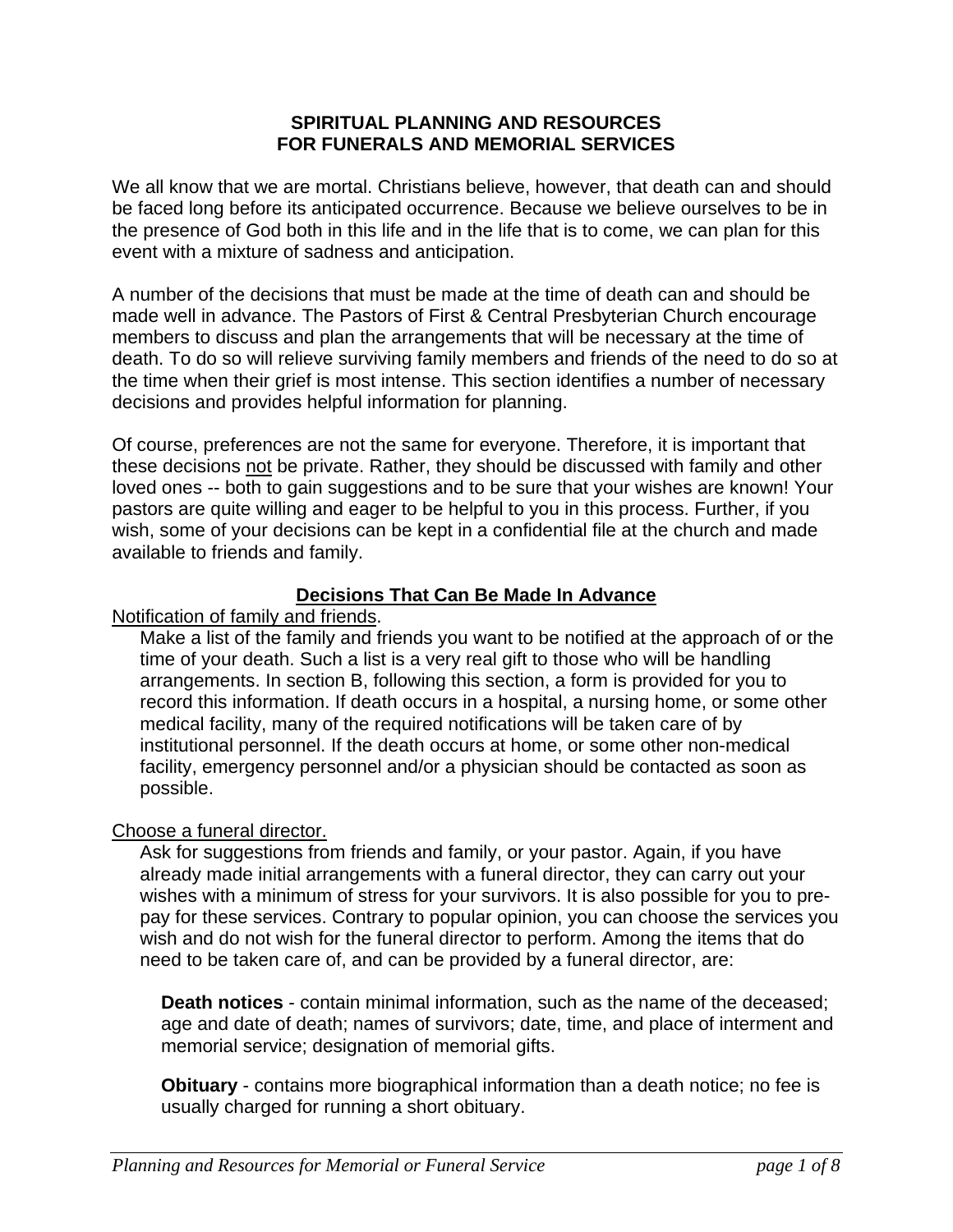**Memorial Gifts** - recommendations for gifts in lieu of flowers; a favorite charity, the church, etc.

## Disposition of the Body

- Embalming is not necessary in the case of cremation or immediate burial. In most states, embalming is required if a body is held for more than 24 hours.
- **Often, though not always, viewing of the body by friends and family** members is helpful in accepting the fact of death. This can be arranged at the funeral home or at the time of death. It should not be done during the memorial service.
- Arrangements can be made through the funeral director. Purchase of a lot can be handled through the director or directly with a cemetery. Coffin selection must be made, and may be done as part of pre-planning.
- If the choice is made for cremation, a coffin is not necessary. The body can be transported to the crematory in a simple container. The ashes are then placed in an urn, which is then deposited in a niche of a columbarium/mausoleum of a local cemetery or buried in a family plot.

## Plan your memorial service.

Again, at the time of death, many people wonder, and even worry, about what you would want included in your memorial service. Sit down with family members and your pastor to talk through and record your preferences. A confidential file of your plans can be maintained at the church, if you wish. Please don't direct that no service be held. Though such a decision is made to "spare" family and friends, in fact just the reverse usually occurs. Your family and friends are deprived of an opportunity for closure, giving thanks, and reaffirming their faith in the face of death.

In fact, the planning of your memorial service can be an opportunity for you to deepen your own Christian faith and set an example for others. Through conversation and your own private prayer and meditation, you can identify passages of scripture, music, and hymnody that hold special significance for you. Then, not only will you have taken the time to identify these resources, but your family and friends will know that they are being faithful to you and your wishes.

Your pastors are glad to meet with you or begin a series of conversations with you and any others whom you want to include. The Minister of Music is also available to help you in becoming aware of the variety of appropriate musical resources.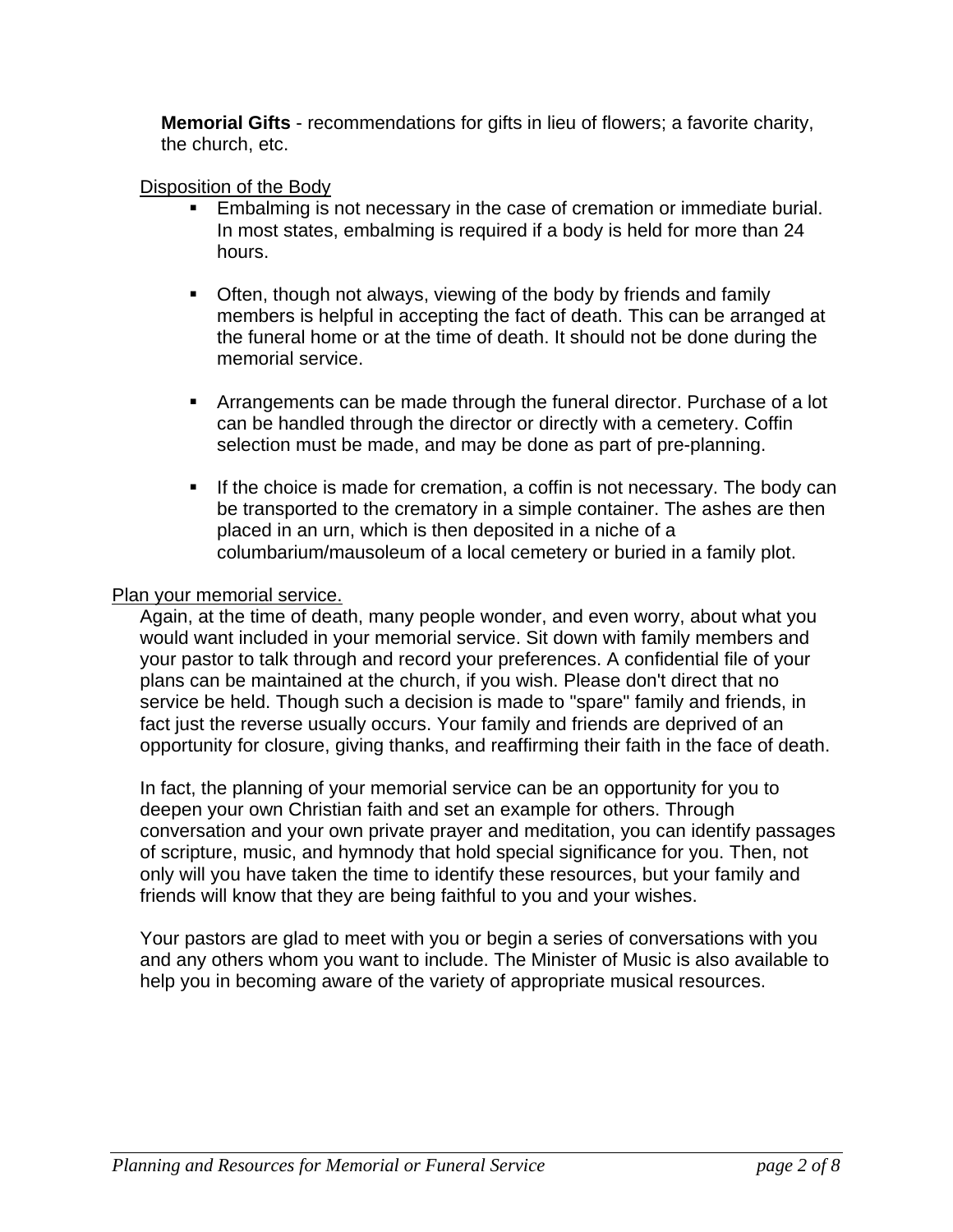# **PERTINENT DATA AND PREFERENCES**

**Note**: Retain the original of this document; consider giving one copy to the pastor to officiate, and one to a person chosen to make arrangements at time of death.

| Information for death certificate                                                                                                                                                 |
|-----------------------------------------------------------------------------------------------------------------------------------------------------------------------------------|
|                                                                                                                                                                                   |
|                                                                                                                                                                                   |
|                                                                                                                                                                                   |
|                                                                                                                                                                                   |
|                                                                                                                                                                                   |
|                                                                                                                                                                                   |
|                                                                                                                                                                                   |
|                                                                                                                                                                                   |
| Note: Request at least 10 copies of the death certificate (funeral director will<br>provide).                                                                                     |
| Friend or relative you wish to oversee arrangements at time of death.                                                                                                             |
|                                                                                                                                                                                   |
| Arrangement preferences:<br>Funeral Director (if preplanned or prepaid contract, give location of document)<br><u> 1989 - Jan Samuel Barbara, margaret eta idazlea (h. 1989).</u> |
| Cremation with remains buried or scattered at __________________________________                                                                                                  |
| Burial in (modest) casket at cemetery (location of deed to plot)                                                                                                                  |
|                                                                                                                                                                                   |
| Information for obituary (insert additional page)                                                                                                                                 |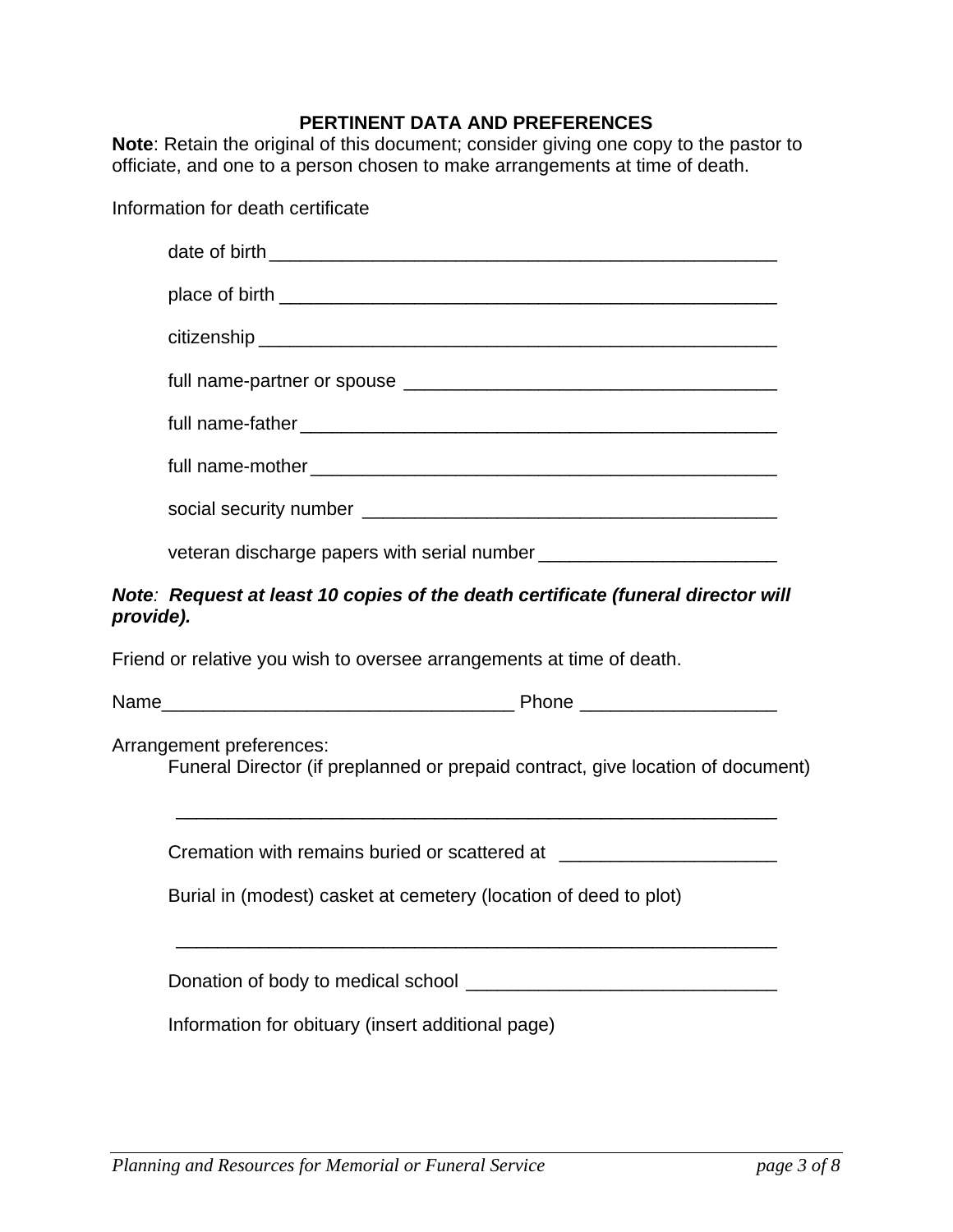Other arrangements as follows:

| <u> 1980 - Andrea Santa Andrea Andrea Andrea Andrea Andrea Andrea Andrea Andrea Andrea Andrea Andrea Andrea Andr</u> |
|----------------------------------------------------------------------------------------------------------------------|
|                                                                                                                      |
|                                                                                                                      |
| Date ____________                                                                                                    |

## **RELIGIOUS SERVICES**

The service on the occasion of death ordinarily should be held in the usual place of worship in order to join this service to the community's continuing life and witness to the resurrection. The service shall be under the direction of the pastor. Others may be invited to participate as leaders in the service at the discretion of the pastor. *From Directory For Worship; Presbyterian Church (USA)*

#### *Timing*

In most cases a service takes place within a few days of the death. The main service may precede or follow a brief committal service at the burial site. Typically, the committal service is attended by members and close friends of the family.

#### *Location*

First & Central Presbyterian Church is fortunate in having both a Chapel, which will seat 30, and the Sanctuary, which will seat 425.

#### *Type of Service*

The service may be either a memorial service without the presence of a casket or urn, or a funeral service where the casket or urn is present. If a casket is present, it will be closed and covered with a white pall in order that the attention of those attending may be directed toward God.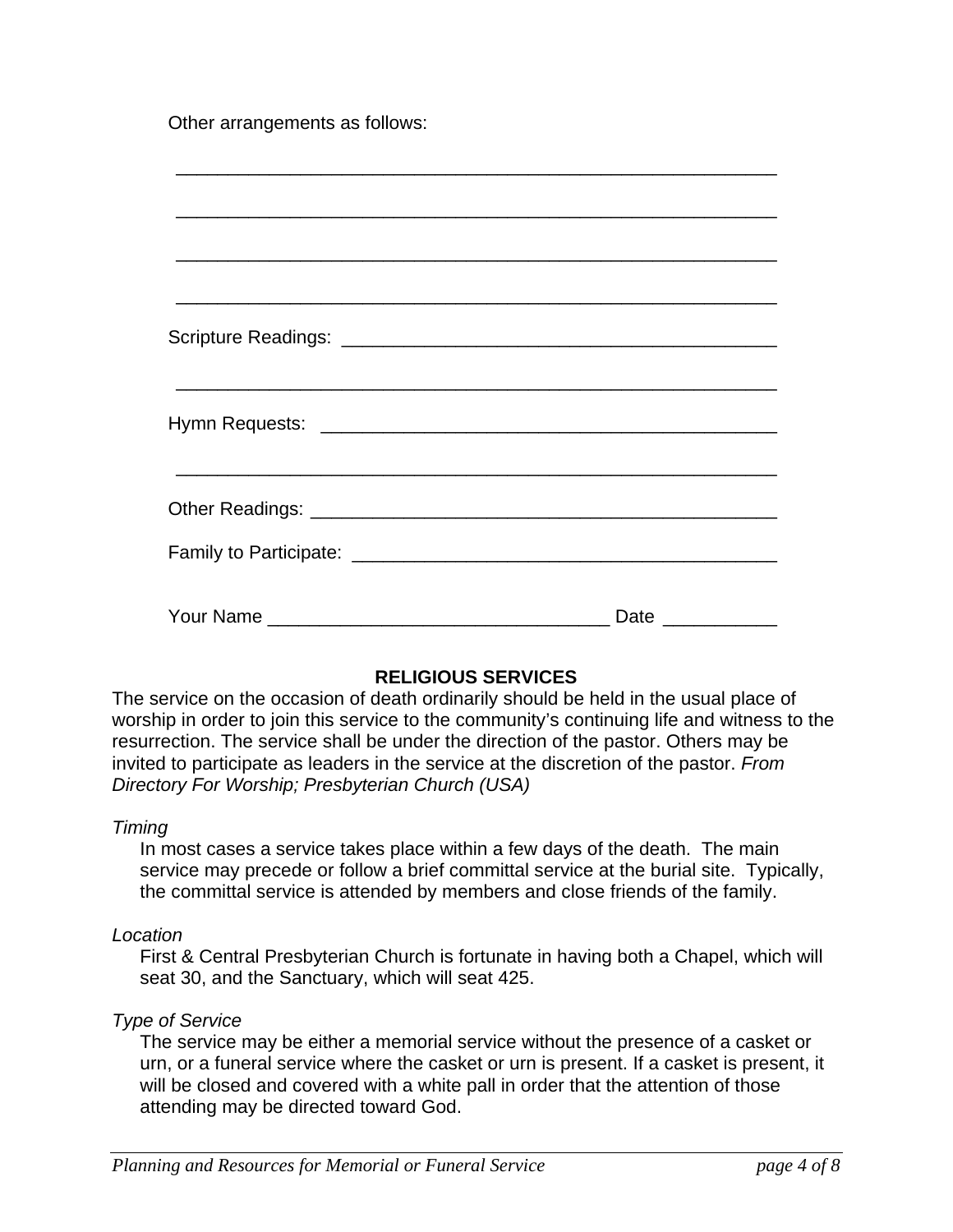#### *Costs*

First & Central Presbyterian Church intends that costs for a funeral or memorial service on its premises be only what are necessary and minimal and may include charges for custodial services during non-regular hours, the soloists and instrumentalists' fees, and a reception if desired. Exact details are available from the church office or the officiating pastor. An honorarium for pastors and organist may be offered at the discretion of the family.

#### *Flowers*

Flowers add color and beauty to the service, and remind worshippers of the goodness of God's creation. Ordinarily, two modest flower arrangements are provided by the family for either the church or chapel, and will be the only flowers in the sanctuary or chapel. All other arrangements will be displayed elsewhere as appropriate.

#### *Displays of Remembrance*

Photographs and memorabilia are not appropriate for display in the sanctuary or chapel and will be gladly accommodated in the DuVal Room or Memorial Hall should a reception be held.

#### *Content of Service*

The service is planned by the pastor in consultation with the family. The purpose is to provide comfort and strength to mourners, to give thanks to God for the life of the deceased, and, above all, to bear witness to the hope of Christian faith.

It is appropriate for hymns and other sacred music to be part of the service. Music should serve to direct the attention of those attending to the presence and power of God, and enable worshippers to voice their confidence in God's sovereign love. A list of suggested hymns from *The Presbyterian Hymnal* (1990) follows.

Scripture should be read and prayers offered. A homily may be preached and words of appreciation may be spoken by the pastor, family members, friends or colleagues. All speakers will be pre-arranged and spontaneous memorials will not be asked of the congregation.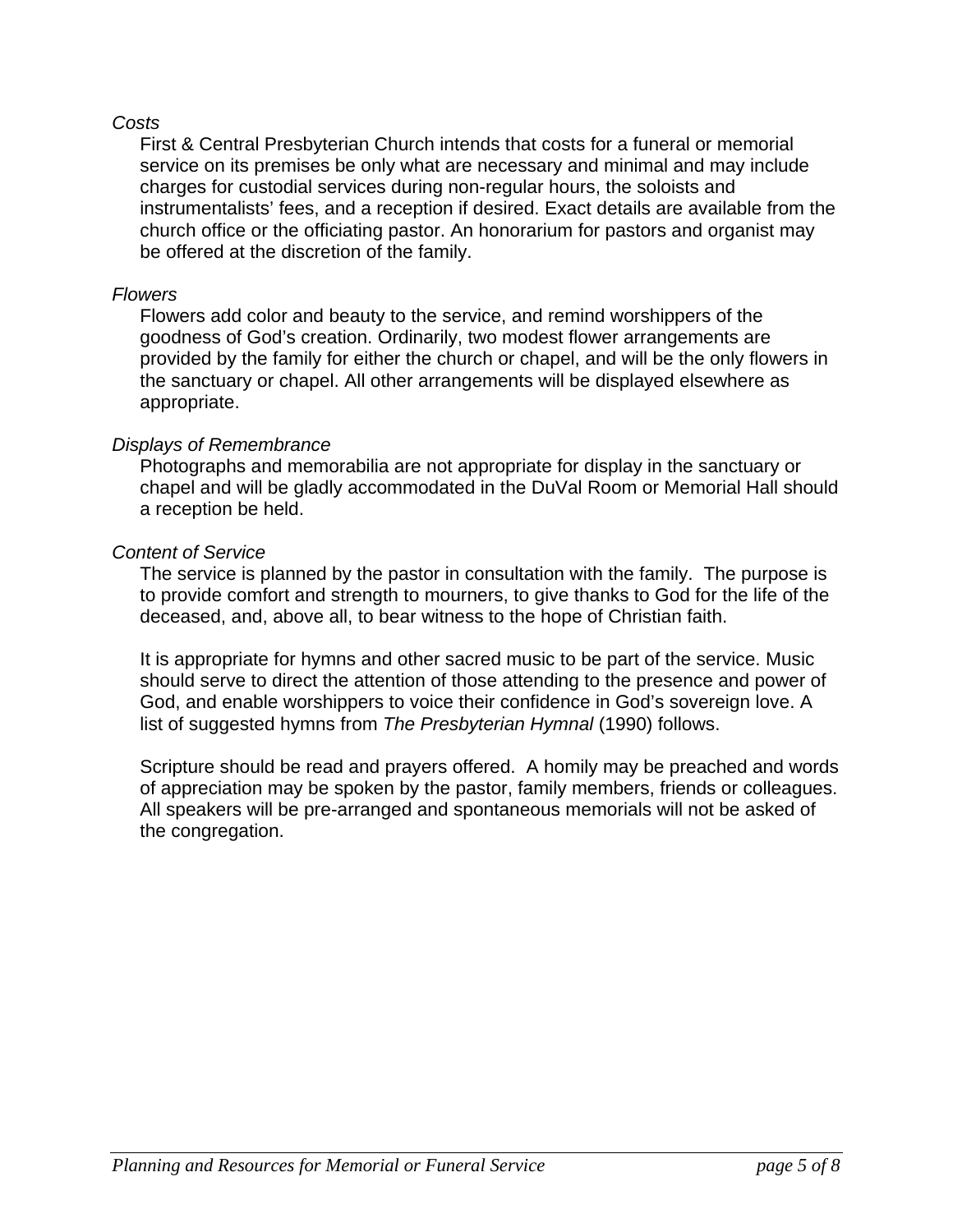#### **Suggested Outline for a Funeral or Memorial Service**

Organ Prelude

Opening Sentences

Hymn

Prayer of Confession and Assurance of Pardon

Hebrew Scripture Readings/Psalms

Solo or Organ Voluntary

Tribute by friends, family, or colleagues

New Testament Readings

**Homily** 

Prayers of Thanksgiving

The Lord's Prayer (spoken or sung by soloist)

Closing Hymn

**Benediction** 

*Hebrew Scriptures* 

Organ Postlude

Not everyone will wish to include all of the elements listed here. The use of hymns, for instance, will depend somewhat on the number of people expected for the service. Following the service the family may receive friends in the Parlor, DuVal Room, or Memorial Hall. Simple refreshments can be provided through the church.

#### **Suggestions for Scripture**

| Job 19:23-27            | I know that my redeemer lives                          |
|-------------------------|--------------------------------------------------------|
| Isa. 25:6-9             | God will swallow up death forever                      |
| Isa. 26:1-4, 19         | God will keep them in peace                            |
| Isa. 40:1-11, 28-31     | Comfort my people                                      |
| Isa. 40:28-31           | Those who wait for the Lord shall renew their strength |
| Isa. 43:1-3a, 18-19, 25 | When you pass through the waters, I will be with you   |
| Isa. 44:6-8             | I am the first and the last                            |
| Isa. 55:1-3, 6-13       | Ho, everyone who thirsts                               |
|                         |                                                        |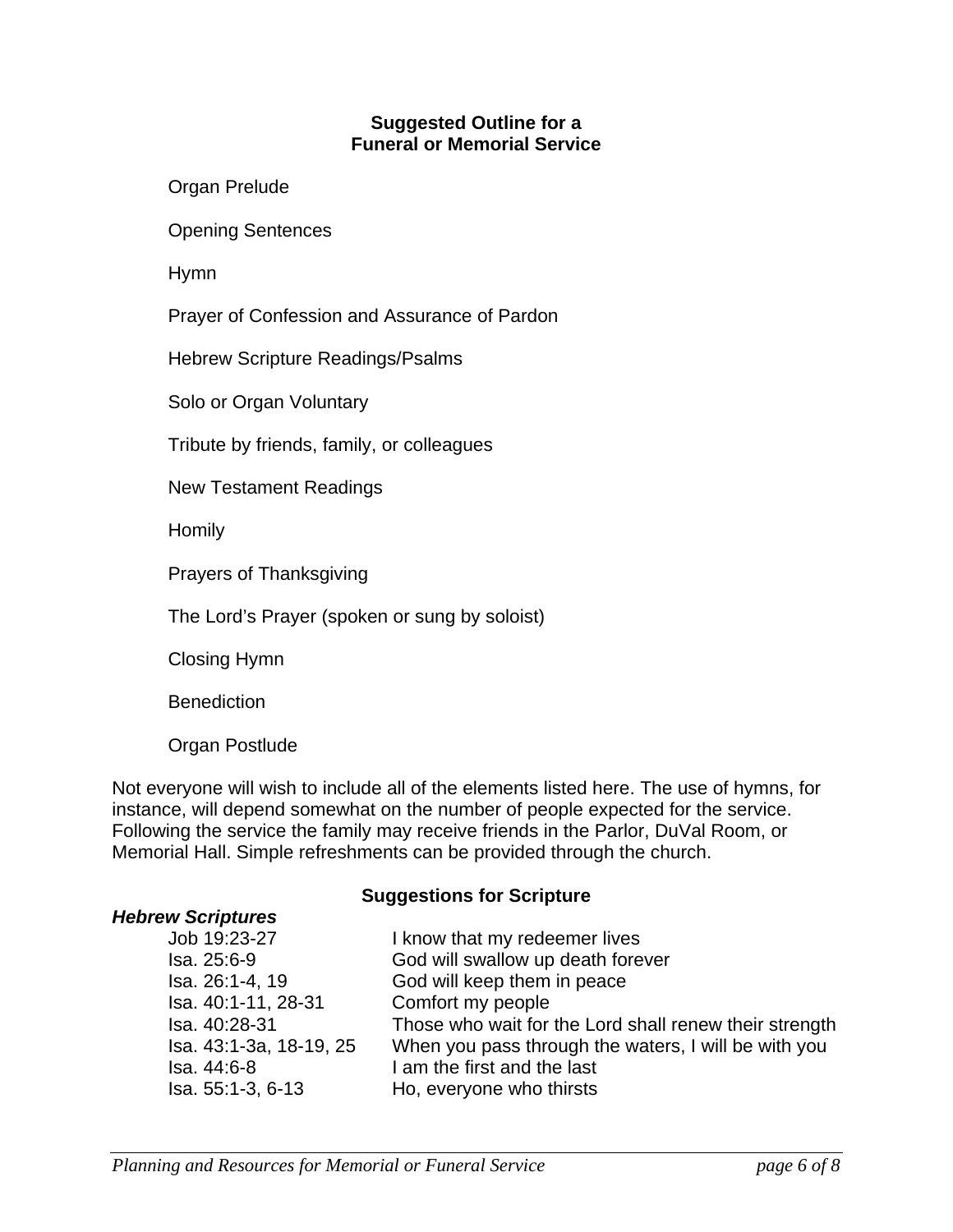| Isa. 61:1-4, 10-11 |                        | The spirit of the Lord is upon me               |
|--------------------|------------------------|-------------------------------------------------|
| Isa. 65:17-25      |                        | I create new heavens and a new earth            |
|                    | Lam. 3:19-26, 31b-32   | The Lord's steadfast love                       |
| Dan. 12:1-3        |                        | Many of those who sleep in the dust shall awake |
|                    | Joel 2:12-13, 23-24-29 | Return to the Lord with all your heart          |

# *Psalms*

| Ps. 16:5-11           | The Lord is my chosen portion                      |
|-----------------------|----------------------------------------------------|
| Ps. 23                | The Lord is my shepherd                            |
| Ps. 27:1, 4-9a, 13-14 | The Lord is my light and my salvation              |
| Ps. 39: 4-5, 12       | Lord, let me know my end                           |
| Ps. 42:1-6a           | As a deer longs for flowing streams                |
| Ps. 43                | Give judgment for me, O God                        |
| Ps. 46:1-5, 10-11     | A very present help in trouble                     |
| Ps. 90:1-10, 12       | Teach us to number our days                        |
| Ps. 91                | The one who dwells in the shelter of the Most High |
| Ps. 103               | Bless the Lord, O my soul                          |
| Ps. 106:1-5           | O give thanks to the Lord                          |
| Ps. 116:1-9, 15       | The Lord has heard my voice                        |
| Ps. 118               | Open the gates of righteousness                    |
| Ps. 121               | I lift up my eyes to the hills                     |
| Ps. 130               | Out of the depths I cry to the Lord                |
| Ps. 139:1-12          | Where shall I go from your spirit?                 |
| Ps. 145               | I will extol you, O God my King                    |
| Ps. 146               | Hallelujah! praise the Lord, O my soul             |

# *Epistles*

| Rom. 5:1-11             | Hope does not disappoint                               |
|-------------------------|--------------------------------------------------------|
| Rom. 6:3-9              | Baptized into Christ's death, raised to live with him  |
| Rom. 8:14-23, 31-39     | Nothing can separate us from the love of God           |
| Rom. 14:7-9, 10b-12     | Whether we live or die, we are the Lord's              |
| 1 Cor. 15:3-8, 12-20a   | Christ raised from the dead                            |
| 1 Cor. 15:20-24a        | In Christ shall all be made alive                      |
| 1 Cor. 15:20-26, 35-58, | Death is swallowed in victory                          |
| 1 Cor. 15:35-44         | The natural body and the spiritual body                |
| 1 Cor. 15:50-57         | We shall all be changed                                |
| 2 Cor. 4:16-5:1         | Visible things are temporary, invisible things eternal |
| 2 Cor. 5:1-10           | From God we have a house not made with hands           |
| Eph. 1:11-2:1, 4-10     | Saved by grace through faith                           |
| Phil. 3:7-11            | Knowing him and the power of his resurrection          |
| Phil. 3:20-21           | Our citizenship is in heaven                           |
| Col. 3:1-17             | Set your minds on the things that are above            |
| 1 Thess. 4:13-18        | The comfort of Christ's coming                         |
| 2 Tim. 2:8-13           | If we died with him, we shall also live with him       |
| Heb. 2:14-18            | Christ was tested in every way                         |
| Heb. 11:1-16; 12:1-2    | Faith, the pilgrimage, the cloud of witnesses          |
|                         |                                                        |